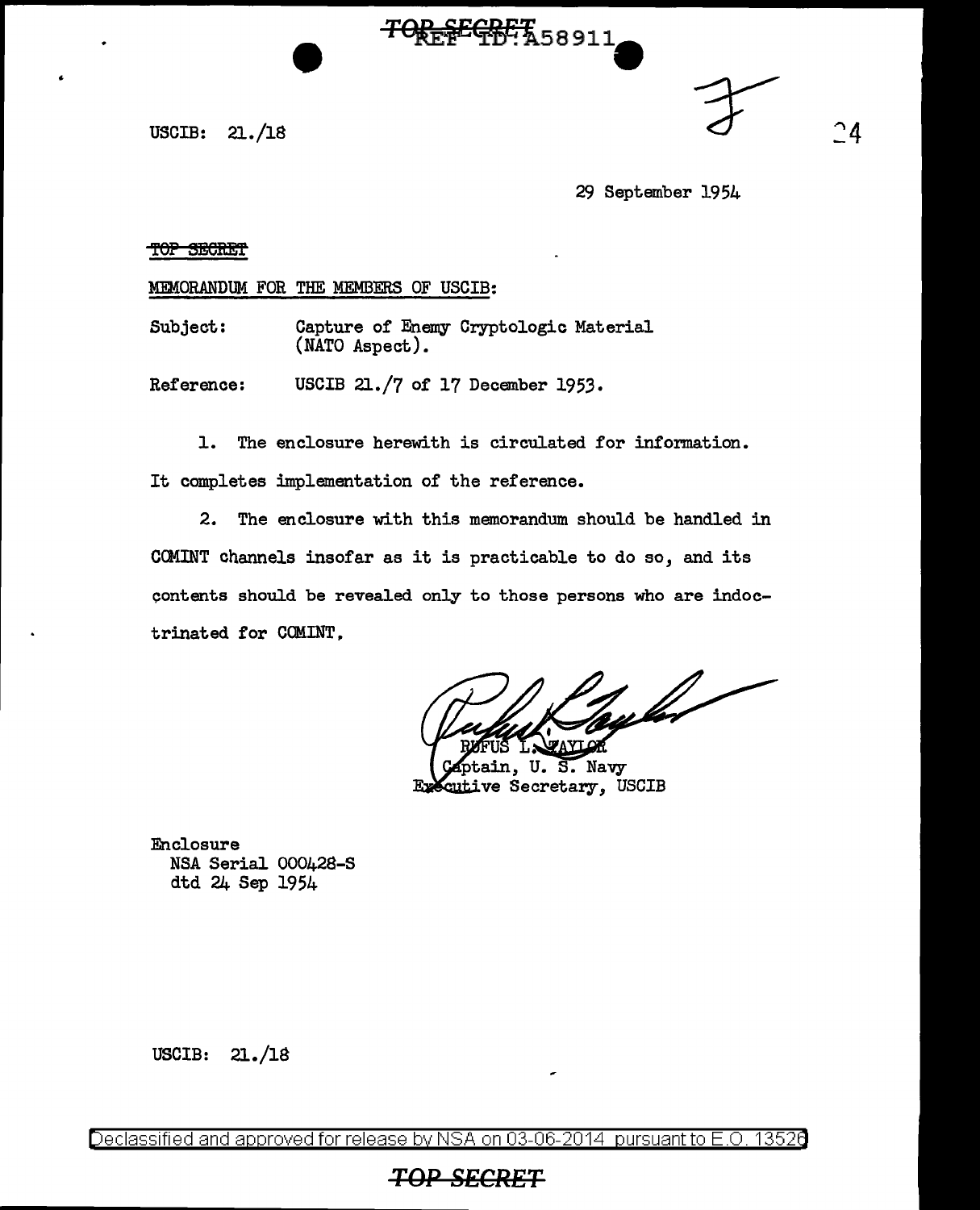NATIONAL SECURITY AGENCY WASHINGTON 25, D. C.

TREFSERE 58911

Serial: 000428-S

OP SECRET

 $EO(3.3(h)(2)$ PL 86•36/50 USC 3605

24 SEP 1954

MEMORANDUM FOR THE SECRETARY, JOINT CHIEFS OF STAFF

SUBJECT: Organization within NATO for Processing Captured Enemy Documents

1. On 17 December 1953, the United States Communications Intelligence Board (USCIB) requested the Director. National Security Agency  $(NSA)$ , to prepare, in coordination with

2. It is noted that, on 13 July 1954, the Joint Chiefs of Staff approved the designation of the Chainnan, Joint Technical Intelligence Subcommittee (JTIS), as the U.S. member of the NATO Ad Hoc Committee. In compliance with the USCIB decision, therefore, the inclosed brief is forwarded with the request that it be furnished the Chairman, JTIS, for his information and guidance. In this connection, your attention is invited to the fact that the U.K. member (and the Canadian member, if any) will have received a similar brief.

*3.* In the event the Chairman, JTIS, should wish to discuss the substance of the brief with a representative of NSA, Mr. Fred Woodrough has been designated for that purpose. He can be reached by telephone on code 147, extension 401, and will be pleased to call on the Chairman, JTIS, at any time.

4. In that the inclosed brief contains information of a GCMINT nature, it is requested that it be discussed only with those persons who are indoctrinated for COMINT.

*TOP SECRET* 

FOR THE DIRECTOR:

(Signed) L. H. FROST Rear Admiral, U. S. Navy Chief of Staff

Incl: a/s

Copy furnished: Executive Secretary, USCIB

Enclosure with USCIB 21./8 dtd 29 Sep 1954.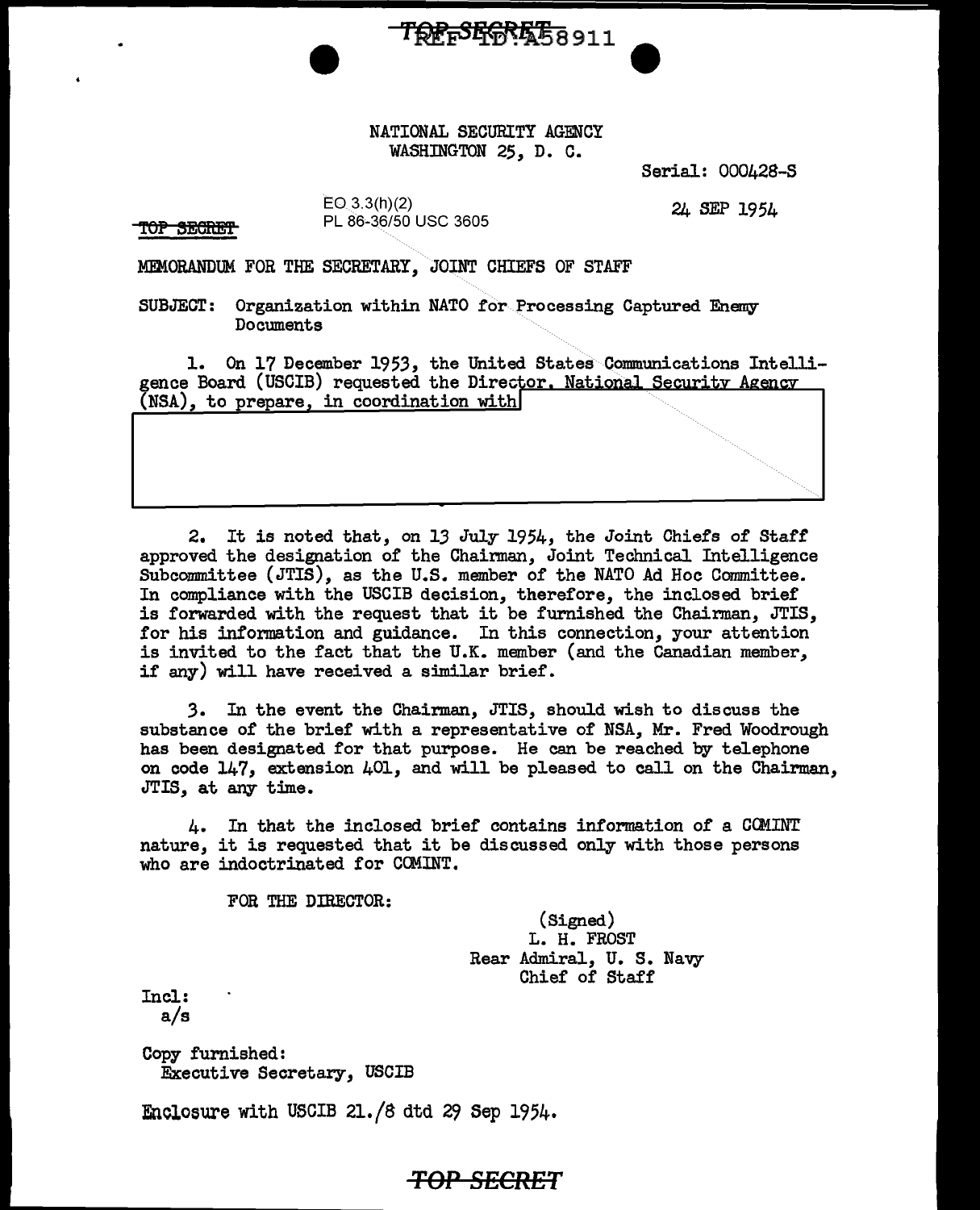TOP SECRET

BRIEF FOR THE U. S. MEMBER

TOP SECRET<br>TOP SECRET<br>D:A58911

OF THE

STANDING GROUP AD HOC COMMITTEE

ON

ORGANIZATION WITHIN NATO FOR PROCESSING

CAPTURED ENEMY DOCUMENTS

(8 September 1954)

Reference: S.G. 223/1 (Final)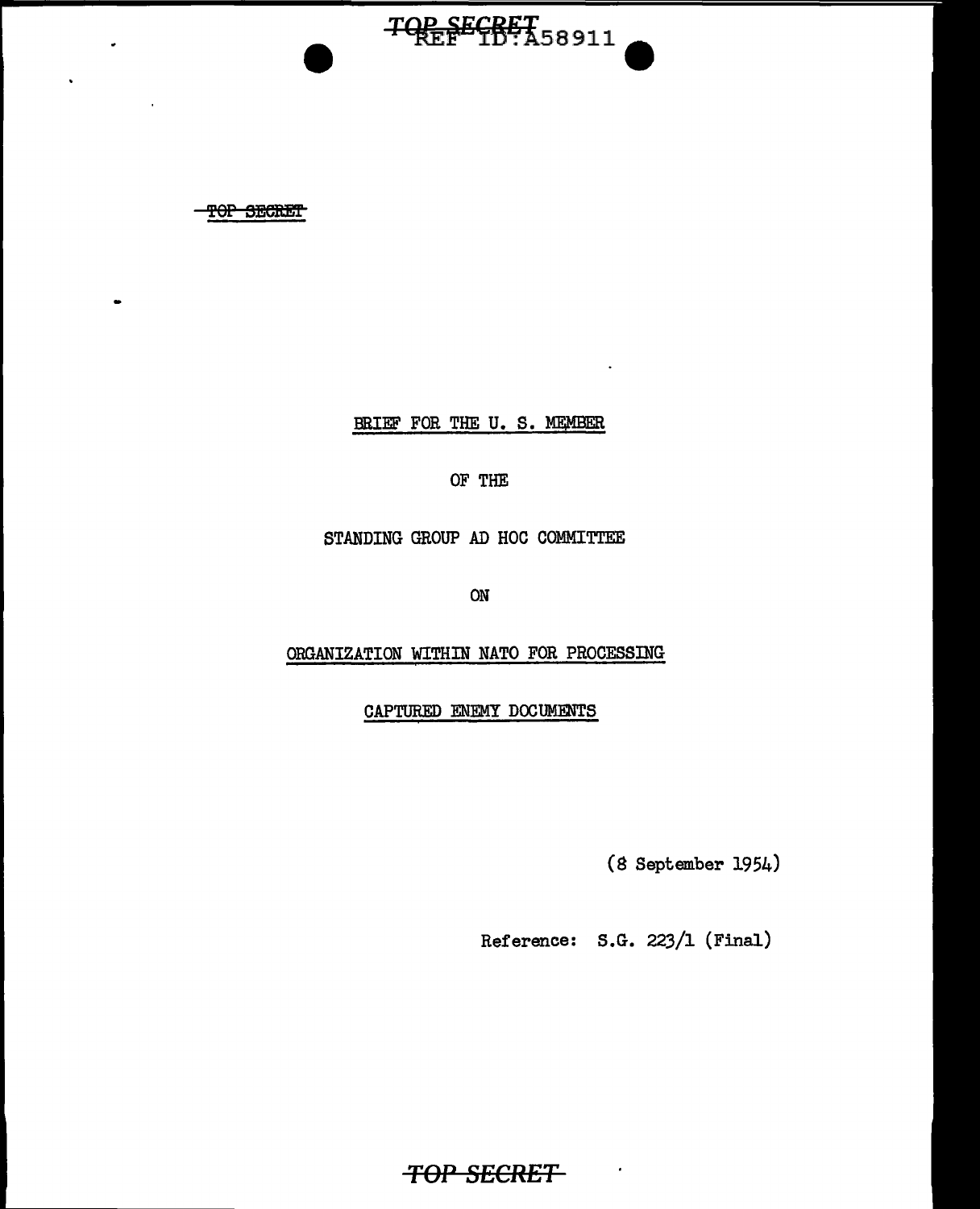#### TOP SECRET

#### BACKGROUND

1. At its 73rd Meeting on 29 September 1953, the Military Representatives Committee approved S.G. 223/1 as amended. This paper provides for the establishment of an Ad Hoc Connnittee, under the direction of the Standing Group Intelligence Committee (SGIC), that will establish policy, organization, and procedures for a wartime agency within NATO for processing captured enemy documents in time of war.

2. Captured enemy documents may include, among other things, cryptologic material of tactical or strategic value to the U. S. For the purpose of this Brief, cryptologic material is understood to include cryptographic documents (including copies of signals whether in clear or encrypted form, signals logs, etc.) and cryptographic equipment including related communications equipment, as well as cryptanalytic documents and devices.

*3.* Experience gained in World War II shows that information vital to successful prosecution of the war can be obtained from captured cryptologic material, provided that timely and effective exploitation of the material can be achieved by the responsible Agency of the Government.

4. In the United States, the National Security Agency is responsible for the operational and technical control over the exploitation of captured cryptologic material. (No corresponding paragraph in UK brief.)

#### CURRENT CONSIDERATION

*5.* It is anticipated that the Standing Group ad hoc committee will establish NATO policies and procedures for the handling of enemy documents captured by national forces operating under a major NATO command in order to ensure their efficient collection and adequate exploitation, as well as rapid dissemination of any tactical information produced by such exploitation.

6. It is anticipated that NATO policies and procedures will require that national rights to enemy documents captured by forces placed under a major NATO command be waived temporarily, that is, for the time required to exploit the documents for immediate operational needs, and for further expeditious exploitation by a NATO document center or centers designated by the Standing Group.

7. The adequate exploitation of captured cryptologic material is highly technical in nature and requires specially trained and skilled personnel. Such specialists will probably not be available in sufficient numbers as to be assigned to NATO Document Centers. As will be seen from the following paragraphs, however, exploitation of certain tactical documents may be possible within SACEUR's command and, in due course, within SACLANT's command.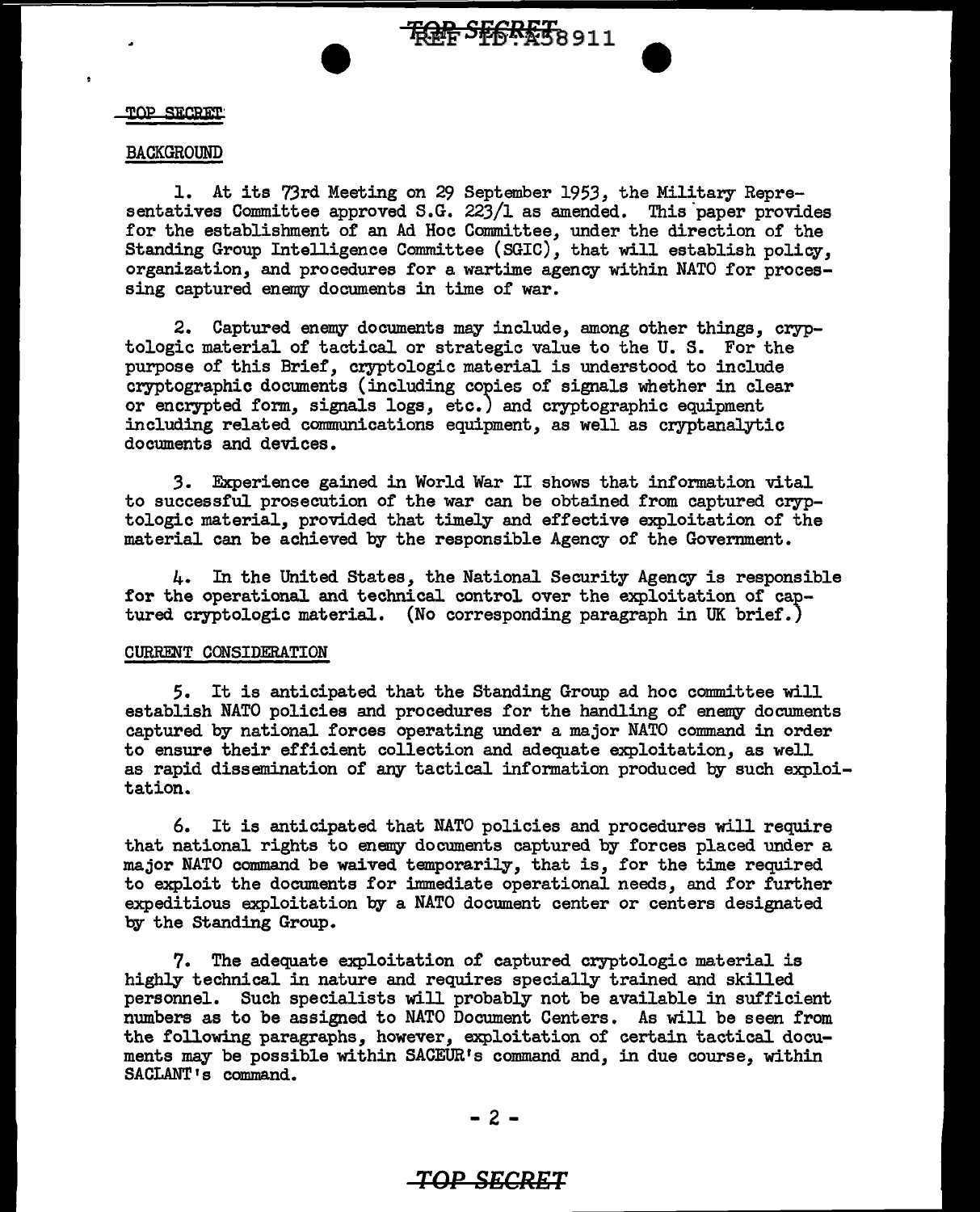**TRE SECRET**58911

#### TOP SECRET

r

8. There has been established. in SHAPE a structure to provide tactical radio intercept intelligence for SACEUR. (For convenience the phrase "tactical radio intercept" is rendered by the abbreviation  $T^n$ .) The responsibility for formulating and implementing SACEUR's "Y" policy lies with the Assistant Chief of Staff, Intelligence, SHAPE.

9. The SACEUR "Y" structure is composed of the following elements:

a. A senior "Y" officer at SHAPE (SACEUR "Y" officer) assisted by a "Y" staff.

b. "I" staffs, where required, at headquarters of major subordinate Force Commanders under SACEUR.

c. National armed forces "Y" units provided specifically for direct support of their own national forces operating under SACEUR.

10. Participation in the SACEUR "Y" structure, including "Y" staffs, is open to all nations contributing to SACEUR command, as a normal minimum, combat forces equivalent to a U.S. or British Corps, together with "Y" units adequate for their direct support, subject to acceptance of certain principles and security measures set forth in pertinent directives.

11. The functions of the SHAPE  $''Y''$  Staff under ACofS (I) include arranging for material of technical radio intelligence interest, including captured documents and equipment to be made immediately available as appropriate to the elements of the SACEUR "Y" structure and to national COMINT authorities.

12. The intelligence produced by  $'Y''$  units is of a highly technical nature and necessitates, for purposes of coordination, direction, and liaison, the existence of specialist "Y" staffs, forming part of the Intelligence Staffs at appropriate command levels. Their functions include: "the passing to 'Y' units of material likely to be of assistance to them, such as intelligence obtained from prisoner of war interrogation, captured enemy documents and equipment." They also are competent to act as clearing centers for cryptologic documents which cannot properly be utilized by Field "Y" units. The foregoing information regarding the SACEUR "Y" structure is provided as background only and must not be mentioned in ad hoc committee discussions if nations other than those participating in the SACEUR "Y" program are represented. For your guidance in this matter, the following is a list of nations which are participating in SACEUR "Y" or which are officially aware of its existence and will participate in the near future:

a. United Kingdom

b. United States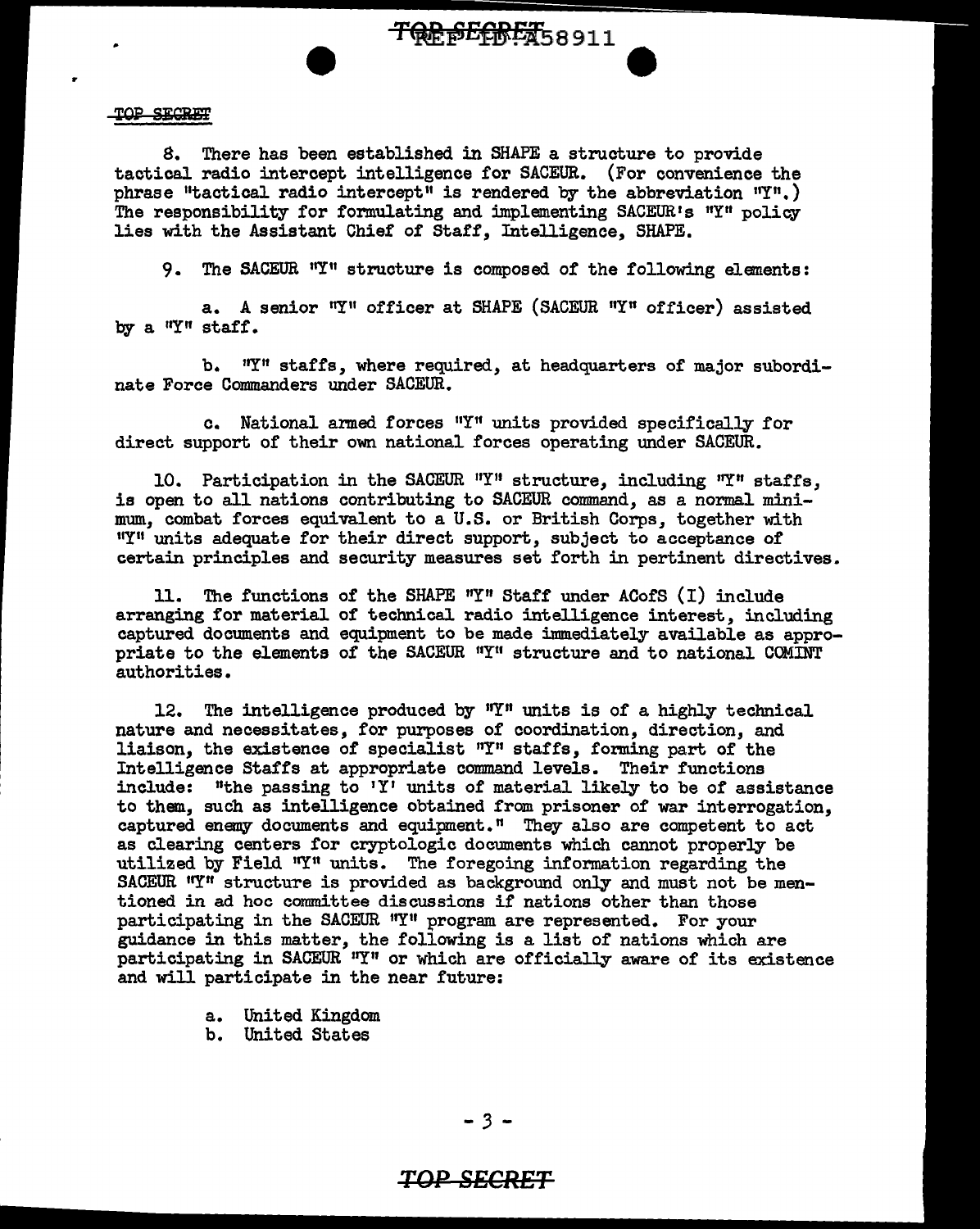

- c. France
- d. The Netherlands
- e. Belgium

Canada, although not a participant, is cognizant of the SACEUR "Y" program through UK-US CCMINT sources. However, some of the nations listed above are not aware of Canada's knowledge of 11Y" and, accordingly, the subject should not be discussed if Canada is represented on the ad hoc committee.

<del>.TOP SECRET</del><br>REF 10:A58911

13. From the foregoing it will be seen that it is highly desirable to separate captured cryptologic material from other captured material as quickly as possible, and to handle it in accordance with the following procedures:

a. Enemy cryptologic material captured by NATO national forces of nations participating in the "Y" program should be placed directly in "I" channels as soon as possible.

b. Enemy cryptologic material captured by NATO national forces of nations not participating in the  $n_{\text{I}}$ <sup>n</sup> program will be passed to a NATO Document Center.

c. Captured enemy cryptologic material which is received in a NATO Document Center from whatever source should be passed immediately to the Assistant Chief of Staff, Intelligence, SHAPE (SHAPE "Y" Staff), for all subsequent handling.

 $14.$  Enemy cryptologic material captured by  $U.S.$  forces as a result of a special operation planned with the capture of such material as a primary (or secondary) objective will initially be handled on a U.S. EYES ONLY basis, in accordance with provisions of the order directing the operation. National rights cannot be waived prior to an examination of this material by cognizant U.S. intelligence representatives. Any attempt to place this category of cryptologic material within the purview of NATO directives must be vigorously opposed. However, in those instances where the specific planning of such an operation is done under NATO auspices, the captured material will be handled in accordance with paragraph 13, above, even though the capture has been effected solely by US forces.

15. These procedures have been coordinated with cognizant U.K. and Canadian cryptologic authorities and the U.K. and Canadian members of the Ad Hoc Committee will have received a similar brief.

#### RECOMMENDATION

16. It is recommended that the provisions of paragraph 13, above, be included in the procedures established within NATO for processing captured enemy documents in time of war.

#### - 4 -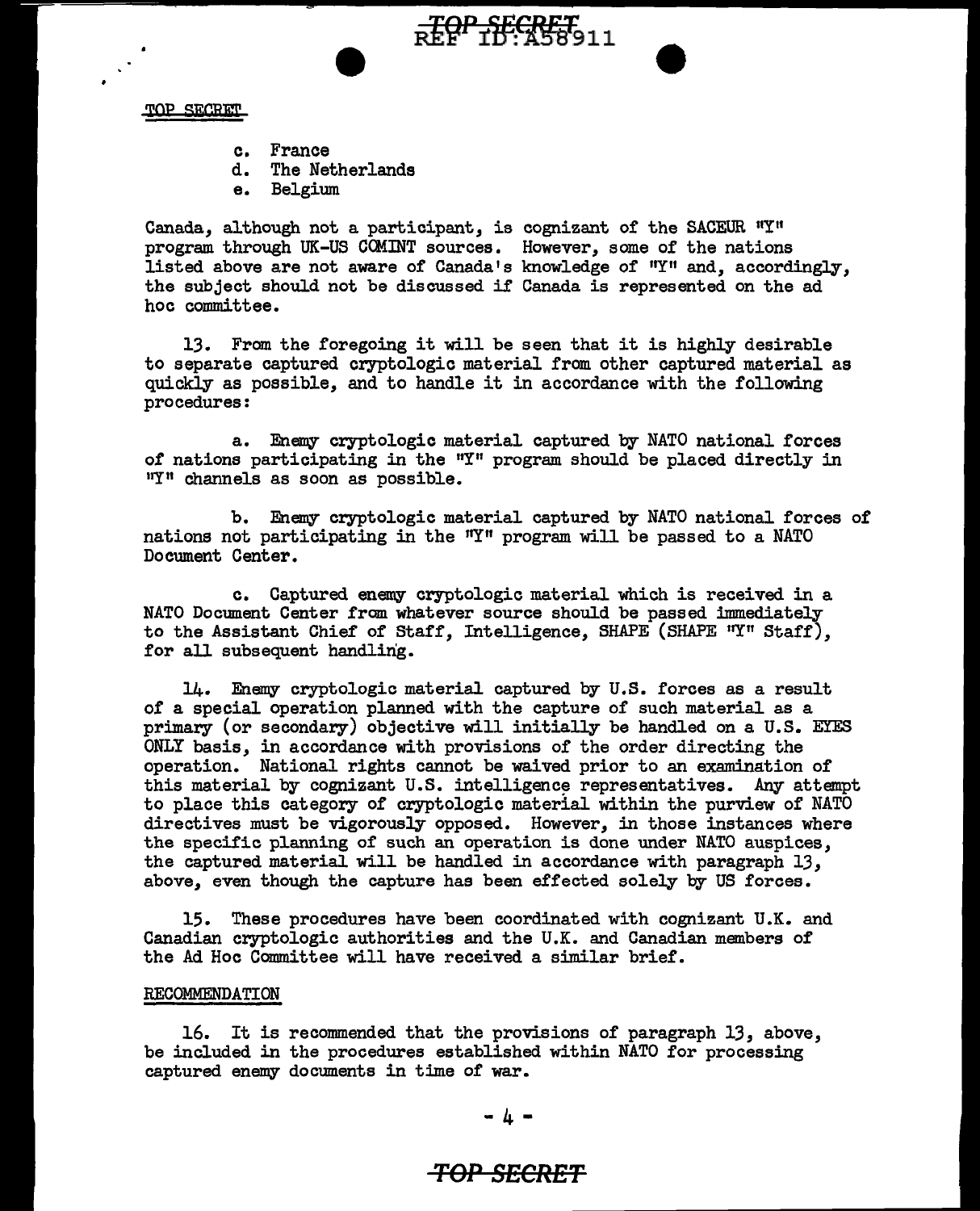USCIB: 21./17

9 April 1954

## M!MORANDllM FOR THE MEMBERS OF USCIB:

Subject: Approval of USCIB 21./14 dated 29 March 1954.

There having been no objection during the required interregnum., the policy set forth in paragraphs la. and lb. of the subject document stands approved by USCIB as of 7 April 1954.

**Navy** in. **Kxecutive Secretary, USCIB**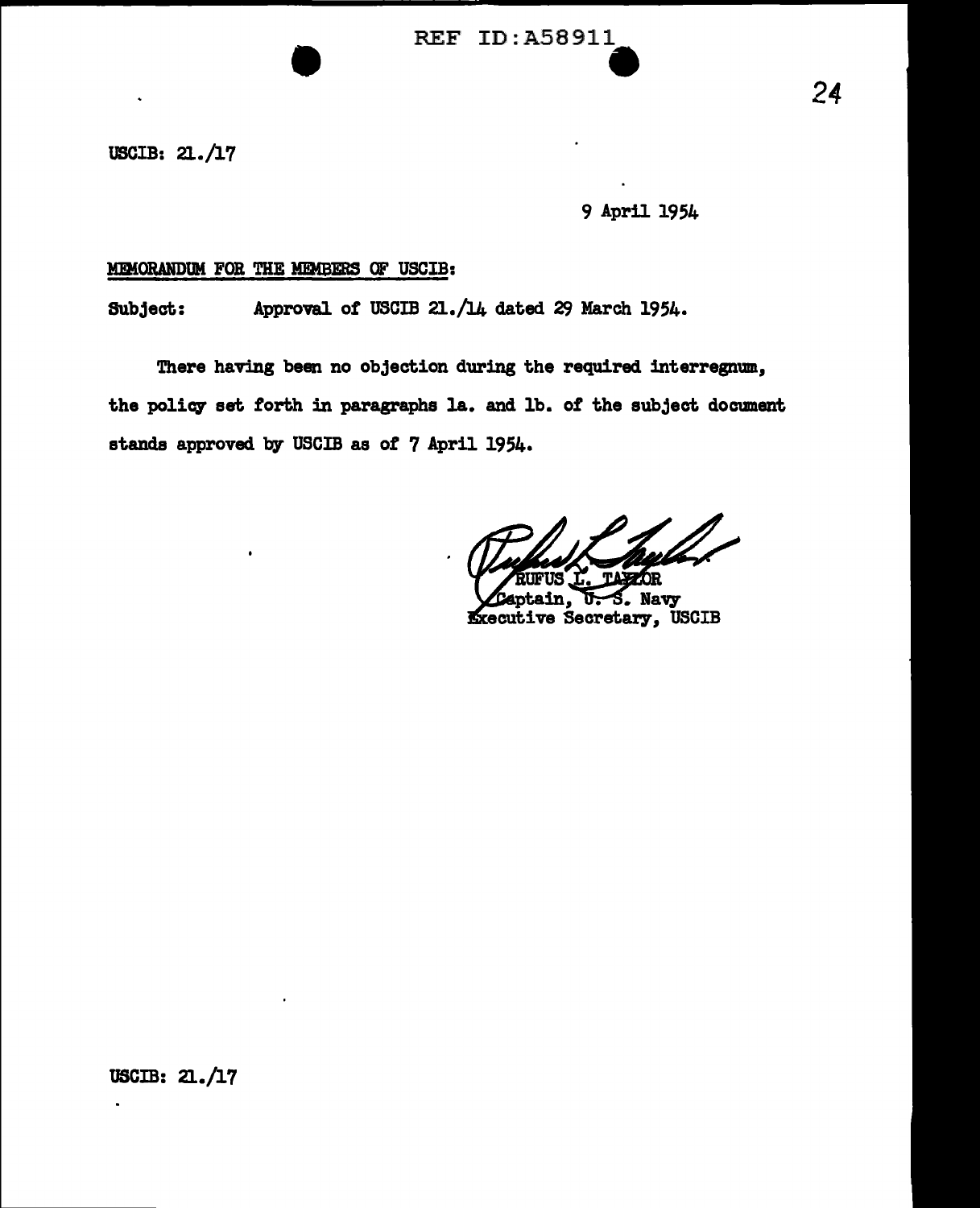

 $\begin{array}{ccc} \mathbf{r} & \mathbf{r} & \mathbf{r} & \mathbf{r} & \mathbf{r} & \mathbf{r} & \mathbf{r} & \mathbf{r} & \mathbf{r} & \mathbf{r} & \mathbf{r} & \mathbf{r} & \mathbf{r} & \mathbf{r} & \mathbf{r} & \mathbf{r} & \mathbf{r} & \mathbf{r} & \mathbf{r} & \mathbf{r} & \mathbf{r} & \mathbf{r} & \mathbf{r} & \mathbf{r} & \mathbf{r} & \mathbf{r} & \mathbf{r} & \mathbf{r} & \mathbf{r} & \mathbf{r} & \mathbf$  $\overline{r}$ OP 6ECRET - U.S. EYES ONLY TENTATIVE

OGA

'

SUBJECT NUMBER

USCIB: 21./16 Item 5 of the Agenda for the Thirteenth Meeting of USCIBEC, held on 26 March 1954.

===============~~=~~~------ - ------

Subject: Covert Procurement of Foreign Cryptographic Material (USCIB 21./12).

The CHAIRMAN explained that the paper under consideration had been submitted by the Chairman of the Intelligence Committee as the action of his Connnittee on subject problem. The Chairman went on to explain that one Member had asked that final USCIB approval on USCIB 21./10 be held in abeyance pending consideration of the instant proposal with a view to including it in the draft directive approved with the above mentioned USCIB 21./10,

suggested that the last clause of subparagraph la. of subject paper be amended to read "involves no undue risk to, and will be in the best interests of, the U.S. COMINT effort."

It was so agreed.

MR. KEAY suggestedthe insertion of the word "specifically" between "operation" and "£or" in the.first line of subparagraph la.

It was so agreed.

CAPTAIN AGNEW offered the opinion that perhaps we would have done better to use the word "cryptologic" instead of "cryptographic" in USCIB 21./12.

 $\text{USCIB: } 21. / 16$  - 11 -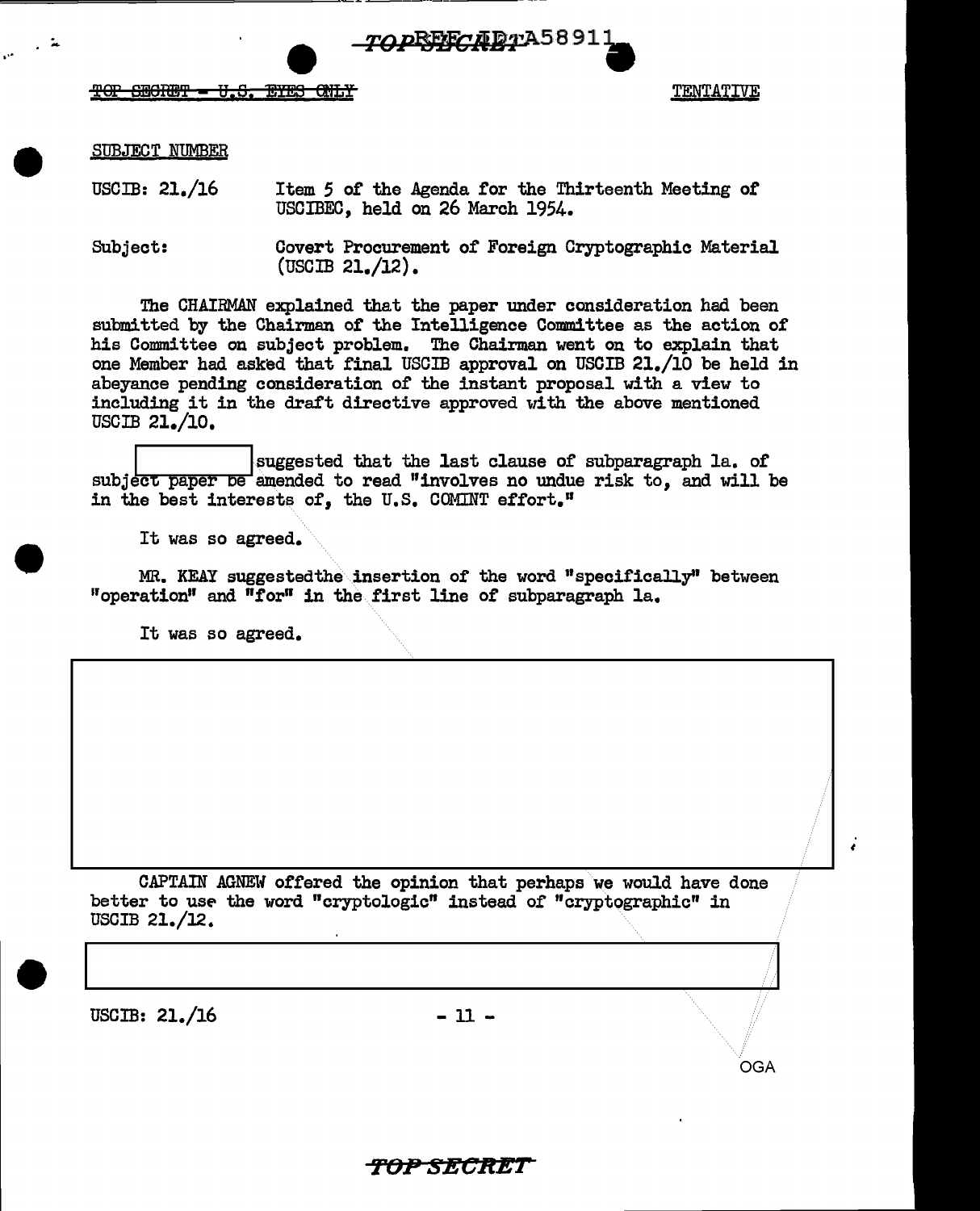

TOP SECRET - U.S. EYES ONLY

USCIB 21./16

.-

DECISION: (26 March 1954) USCIBEC accepted the INTCOM recommendation submitted with USCIB 21./12 modified to read as set forth below and OGA agreed that it should be issued as a policy statement or USCIB as follows:

"The Director, NSA, will provide guidance essential for planning and conduct of these operations as required."

 $\text{USCIB: } 21.46$  - 12 -

•

**'/'OP 8ECRE'F**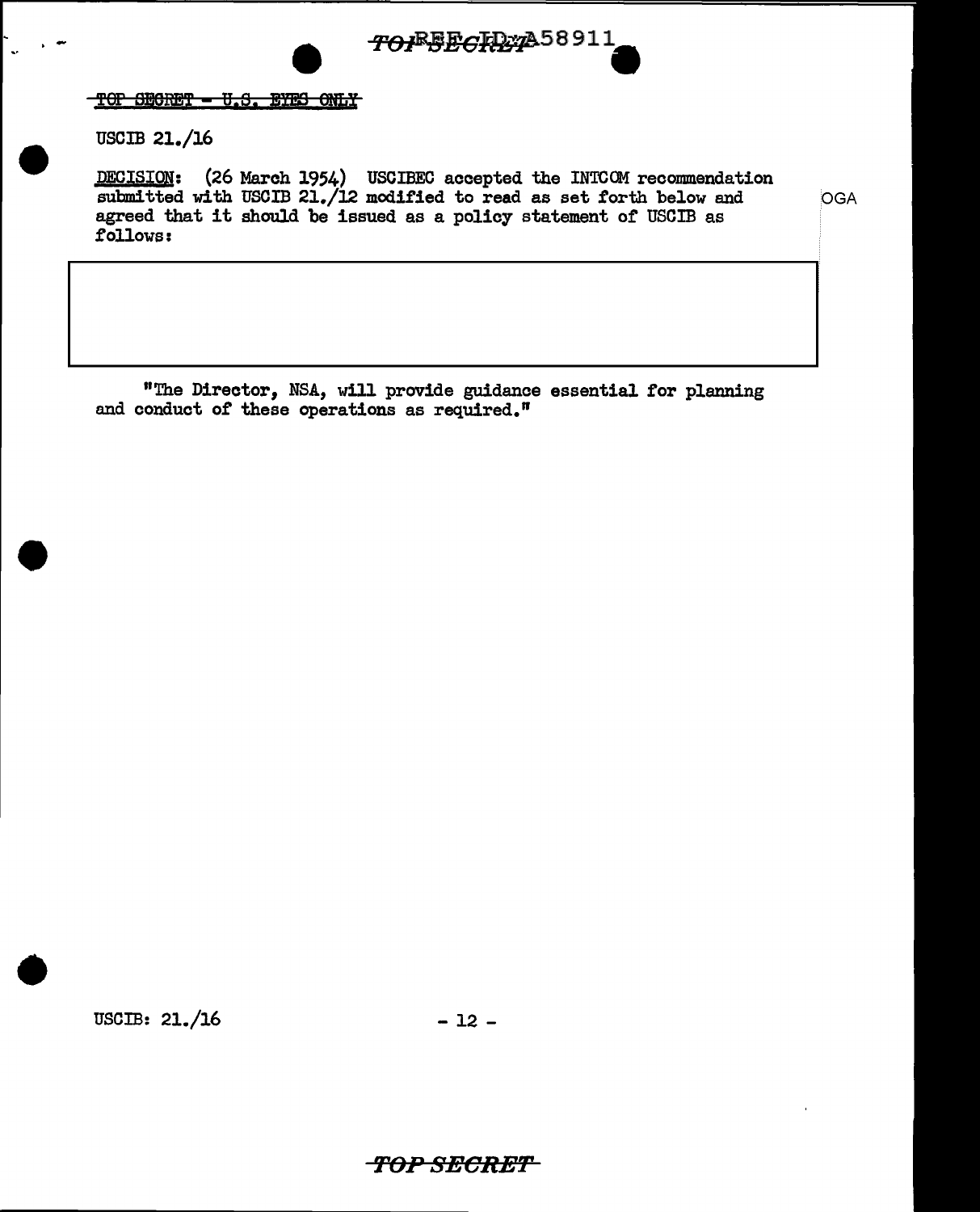



USCIB: 21./15

29 March 1954

#### T<del>OP SECRET</del>

MEMORANDUM FOR THE MEMBERS OF USCIB:

Subject: Capture of Enemy Cryptologic Material.

Reference: (a) USCIB 21./S dated 9 February 1954.  $(b)$  USCIB 21./9 dated 24 February 1954.  $(c)$  USCIB 21./10 dated 8 March 1954. (d) USCIB 21./12 dated 22 March 1954.

1. USCIBEC, at its Twelfth Meeting, agreed to recommend approval of the draft USCIB directive proposed in reference (a), as modified by reference (b). This decision was forwarded to USCIB members on 7-day approval as reference (c).

2. During the 7-day interregnum the Army Member of USCIB requested that approval be withheld pending consideration and approval of reference (d), on covert aspects of the problem for possible inclusion in the Board directive.

3. At the Thirteenth Meeting of USCIBEC, reference (d) was considered. The Committee agreed that the recommendations therein should be issued as a separate policy statement, and should not be included in the Board directive. The Army objection to reference (c) was thereupon withdrawn, resulting in USCIB approval of the USCIBEC decision contained therein.

4. Accordingly action is being taken to issue reference (a), as modified by reference (b), as USCIB Directive Nmnber 13.

huler **TANTOR** FUS L.

Captain, U.S. Navy **Executive Secretary, USCIB** 

USCIB: 21./15

# *-TOP SEGRET*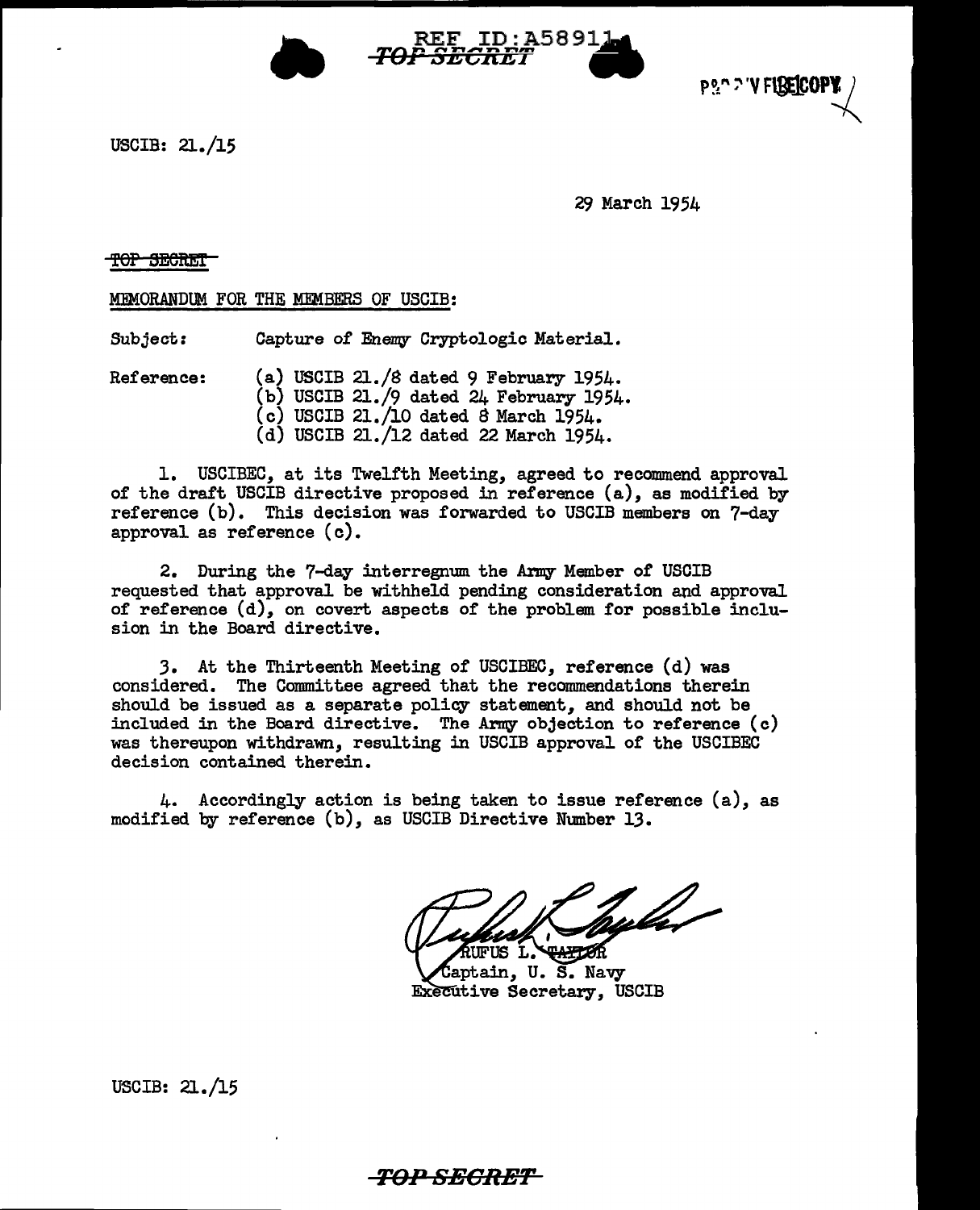



po,o OIV **FILE&iJtf** 

" x

mproved<br>use of<br>1 apr 54<br>21/17

29 March 1954

TOP SECRET

MEMORANDUM FOR THE MEMBERS OF USCIB:

Subject: Covert Procurement of Foreign Cryptographic Material.

Reference: USCIB 21./12 dated 22 March 1954.

1. USCIBEC considered the reference at its Thirteenth Meeting, 26 March 1954, and agreed to recommend that the proposal therein, amended to read as follows, be issued separately as a statement of USCIB policy:

<sup>11</sup>a. No operation specifically for covert procurement of foreign cryptographic and associated materials will be implemented without prior assurance from the Director, NSA, that acquisition of the specific categories of materials involves no undue risk to, and will be in the best interests of, the U.S. COMINT effort.

"b. The Director, NSA, will provide guidance essential for planning and conduct of these operations as required."

2. The foregoing decision of USCIBEC is forwarded for USCIB consideration in accordance with paragraph 11 of USCIB Directive Number l. If there is no objection by any member prior to 1500 on 7 April 1954, this decision will be considered approved.

Captain, U.S. Navy kecutive Secretary, USCIB

USCIB: 21./14

- •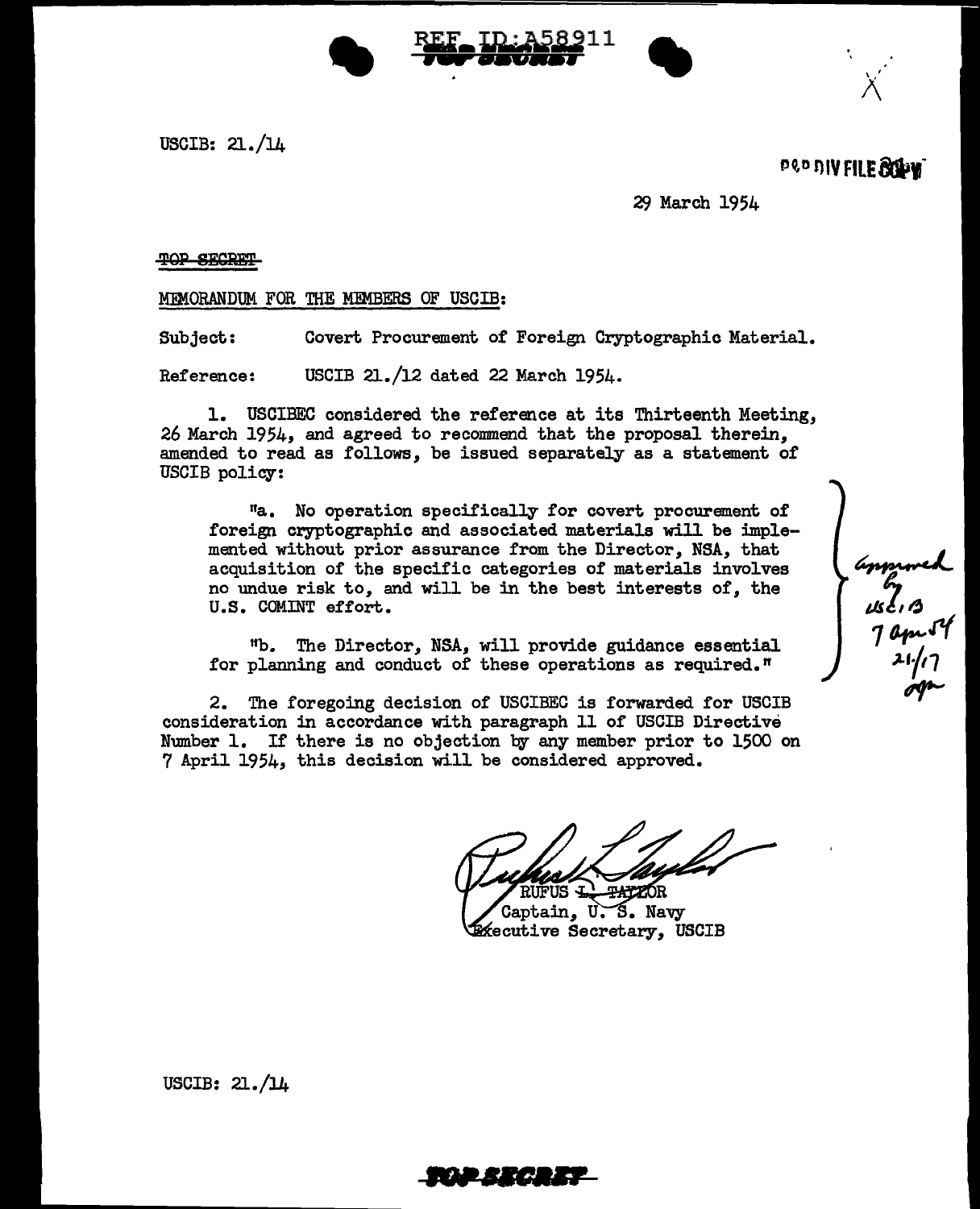# REF ID:A58911<br><del>*SECRET*</del>

# $f_{\rm ISB}$  in the line of the line of the line of the line of the line of the line of the line of the line of the line of the line of the line of the line of the line of the line of the line of the line of the line of the

SUBJECT NUMBER

.• <sup>I</sup>

USCIB: 21./13 Item *3* Considered at the Twelfth Meeting of USCIBEC, held on 4 March 1954 (Item 5 of Agenda for Eleventh Meeting).

Subject: Capture of Enemy Cryptologic Material. (USCIB  $21.78$ ,  $21.79$ 

THE CHAIRMAN stated that a proposed USCIB directive on this subject had been circulated for vote sheet action (USCIB 21./8), and that all members had concurred with the exception of those representing Defense, Army, Navy, and Air Force, all of whom submitted identical changes which are contained in USCIB 21./9. He noted that the recommended changes involve, primarily, the insertion of the word "guidance" in place of "instructions" at several points in paragraphs 10 and ll of the paper. He invited comments.

CAPTAIN AGNEW said that NSA, the originator of the draft directive is willing to accept the recommended change in wording as contained in USCIB  $21.79.$ 

There were no objections.

DECISION: (4 March 1954) USCIBEC agreed to recommend that the proposed directive contained as an enclosure with USCIB  $21./8$ , as amended by USCIB 21./9, be approved.

USCIB:  $21.13 - 6 -$ 

*SECRET*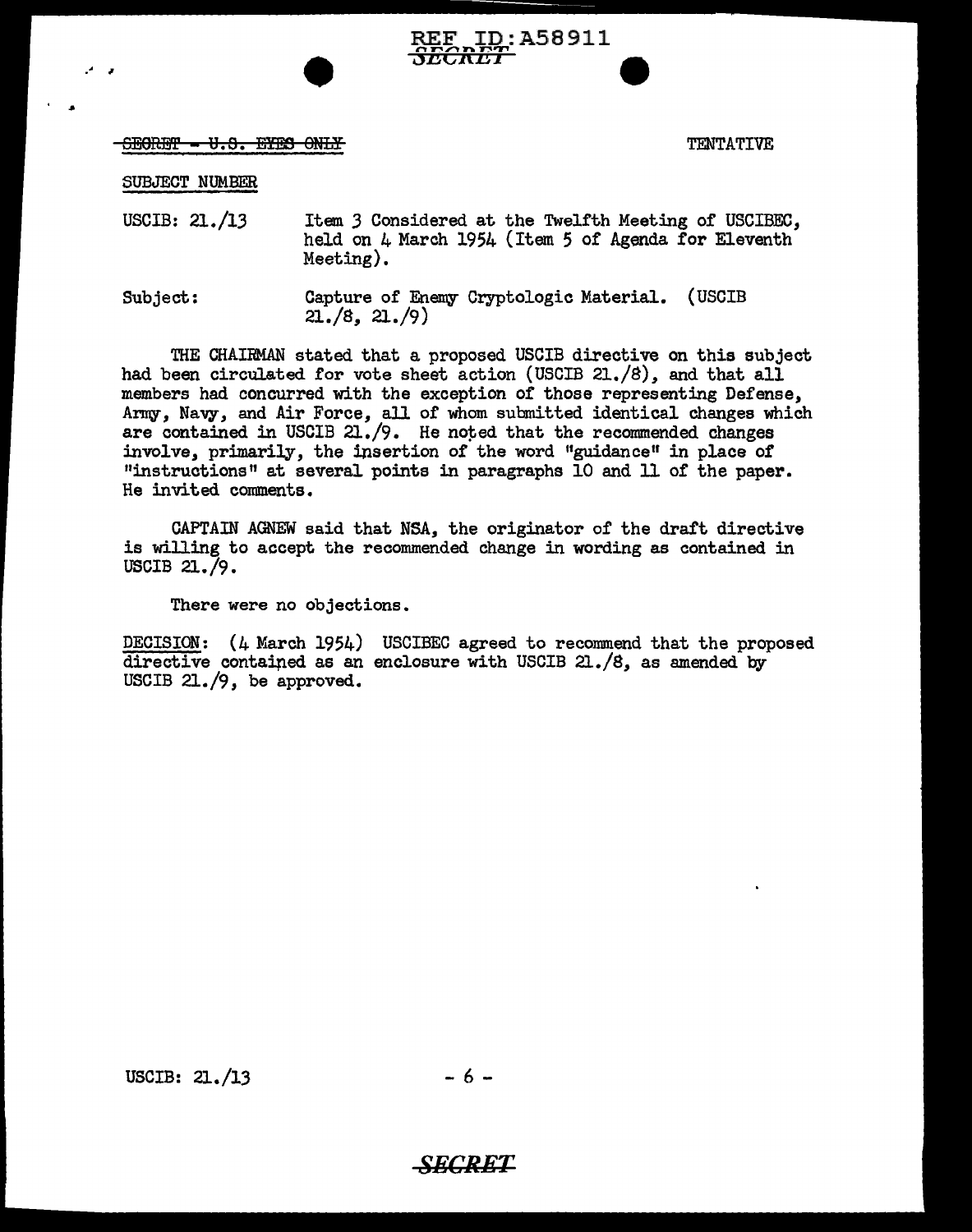



USCIB: 21./12

22 March 1954

#### TOP SECRET

MEMORANDUM FOR THE MEMBERS OF USCIBEC:

Subject: Reference: Covert Procurement of Foreign Cryptographic Material. (a) USCIB 21./10, dtd S March 1954. (b) USCIB 21./11, dtd 10 March 1954.

1. As indicated in reference (b), an Intelligence Committee report on the above subject was in preparation, and, at the request of the Army Member, decision on the proposal referred to in reference (a) was deferred until such report was issued.

2. The Intelligence Committee Report is enclosed. It has been placed on the agenda for the Thirteenth Meeting of USCIBEC and should be considered in light of, and with a view to possible inclusion in the over-all policy statement on capture of enemy cryptologic material.

U. S. Navy Executive Secretary, USCIB

Enclosure a/s

USCIB: 21./12

# **TDPSECRE-T**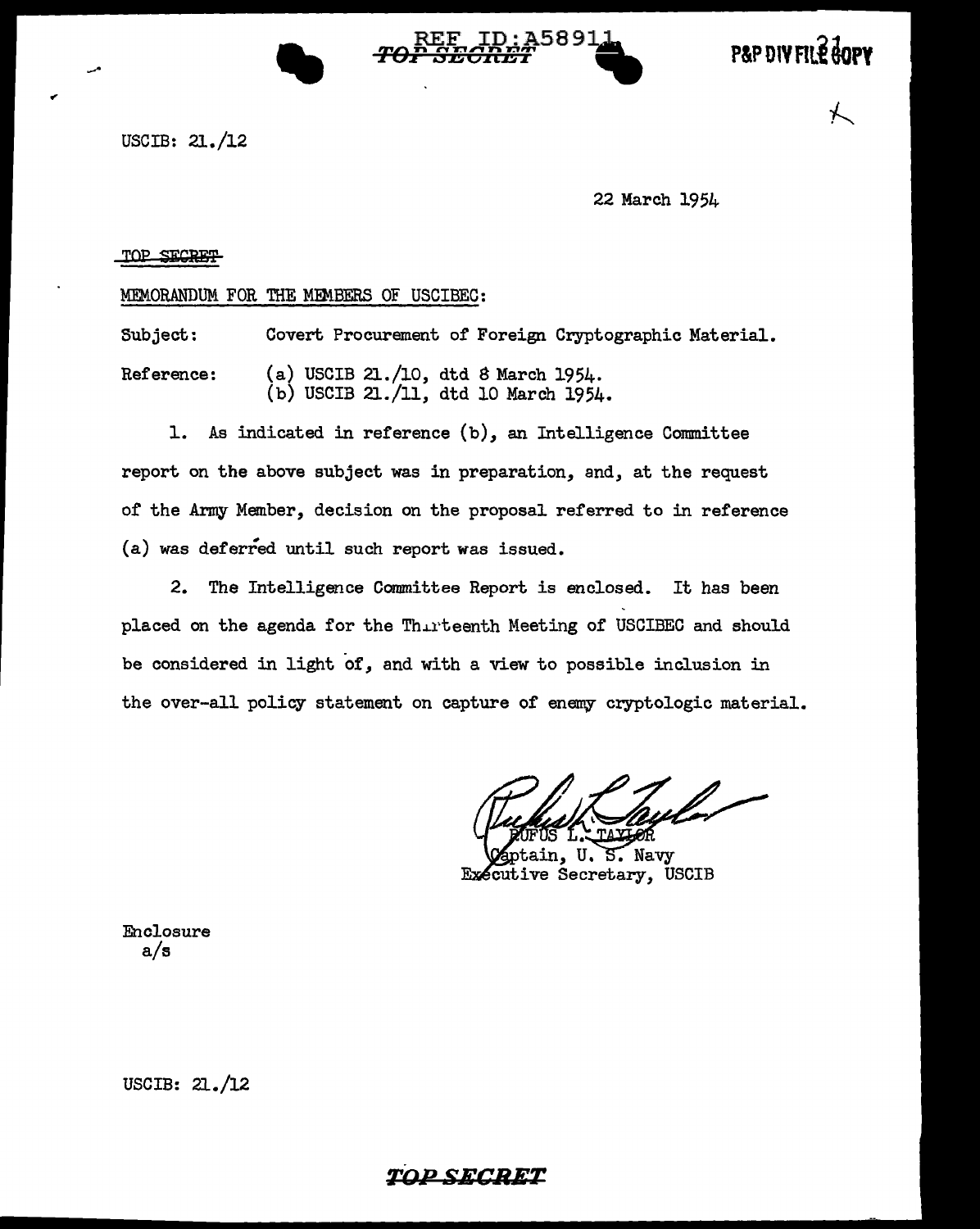





19 March 1954

<u>TOP SECRET - U. S. EYES ONLY</u>

..

MEMORANDUM FOR THE EXECUTIVE SECRETARY USCIB:

Subject: Covert Procurement of Foreign Cryptographic Materials.

Reference: USCIB 21./6 dated 27 November 1953.

1. The USCIB Intelligence Gommittee studied the covert aspect of procurement of foreign cryptographic materials and in accordance with instructions contained in the above reference forwards the following policy proposal:

a. No operation for covert procurement of foreign cryptographic and associated materials will be implemented without prior assurance from the Director, NSA, that acquisition of the specific categories of material involved will be in the best interests of the u. s. COMINT effort.

b. The Director, NSA, will provide guidance essential for planning and conduct of these operations as required.

2. INTCOM recommends USCIB approval of, and issuance of a statement concerning, the above policy.

> (Signed) H. C. SIMMONS Lt. Colonel, USAF Chairman, INTCOM

Enclosure with USCIB 21./12 dtd 22 Mar 1954.

*f'O-P* **SBCR-Ef'**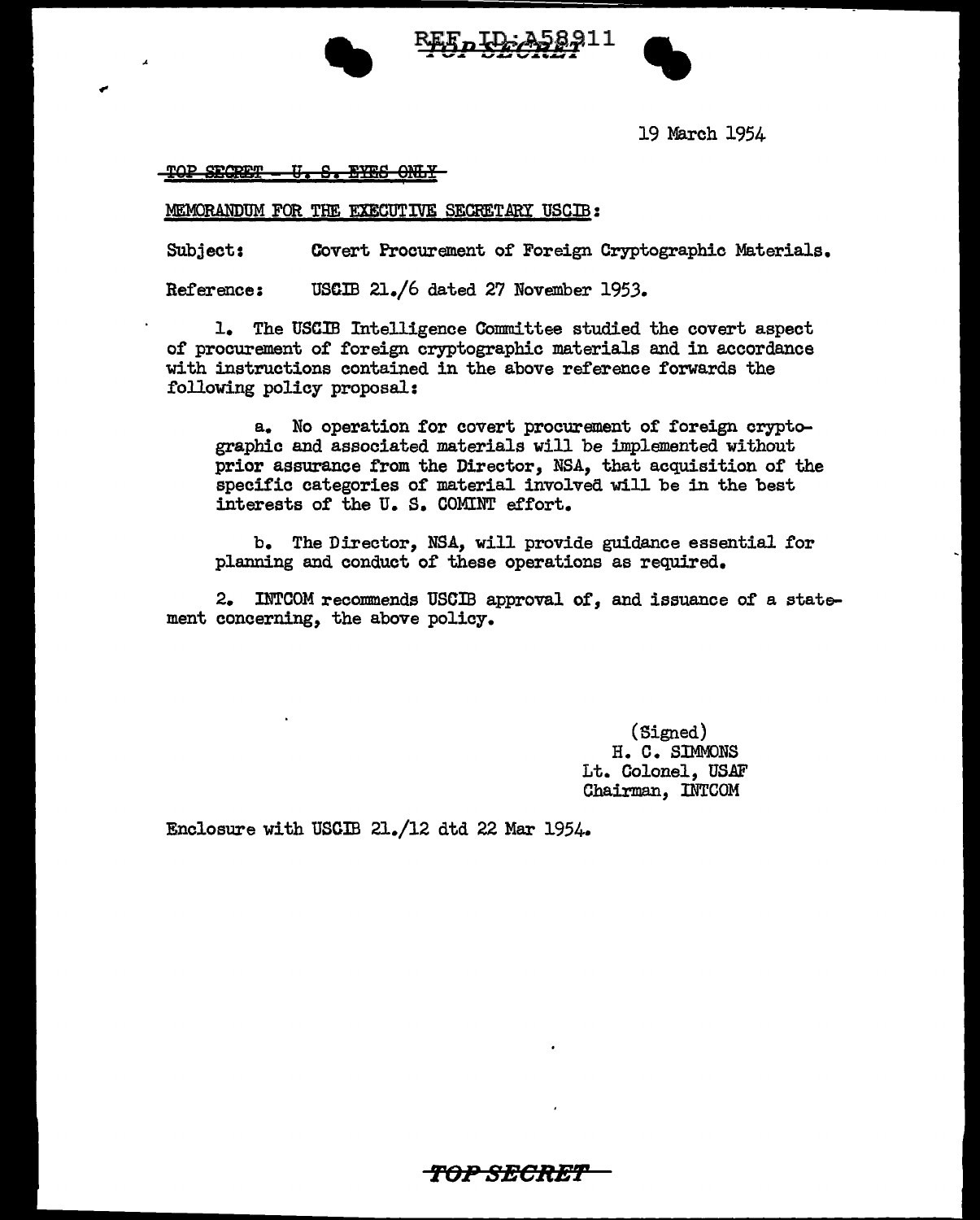

lO March 1954

#### **SEGRET**

•

•

### MEMORANDUM FOR THE MEMBERS OF USCIB:

•

Subject: Capture of Enemy Cryptologic Material. Reference: USCIB 21./10 dtd *B* March 1954.

1. The Department of the Army Member of USCTB has requested that action on the reference be deferred and that it be reconsidered by USCIBEC in the light of an anticipated Intelligence Committee report on the covert aspects of this subject.

REF ID:A58911

*SEC'RET* •

2. Accordingly, USCIB 21./8 of 9 February 1954 as modified by USCIB 21./9 of 24 February will be again considered by USCIBEC at its next regular meeting with a view to determining what changes, if any, need be made in the light of the anticipated Intelligence Committee report on this subject.

S. Navy ain. ᠧ ecutive Secretary, USCIB

.....\_ .